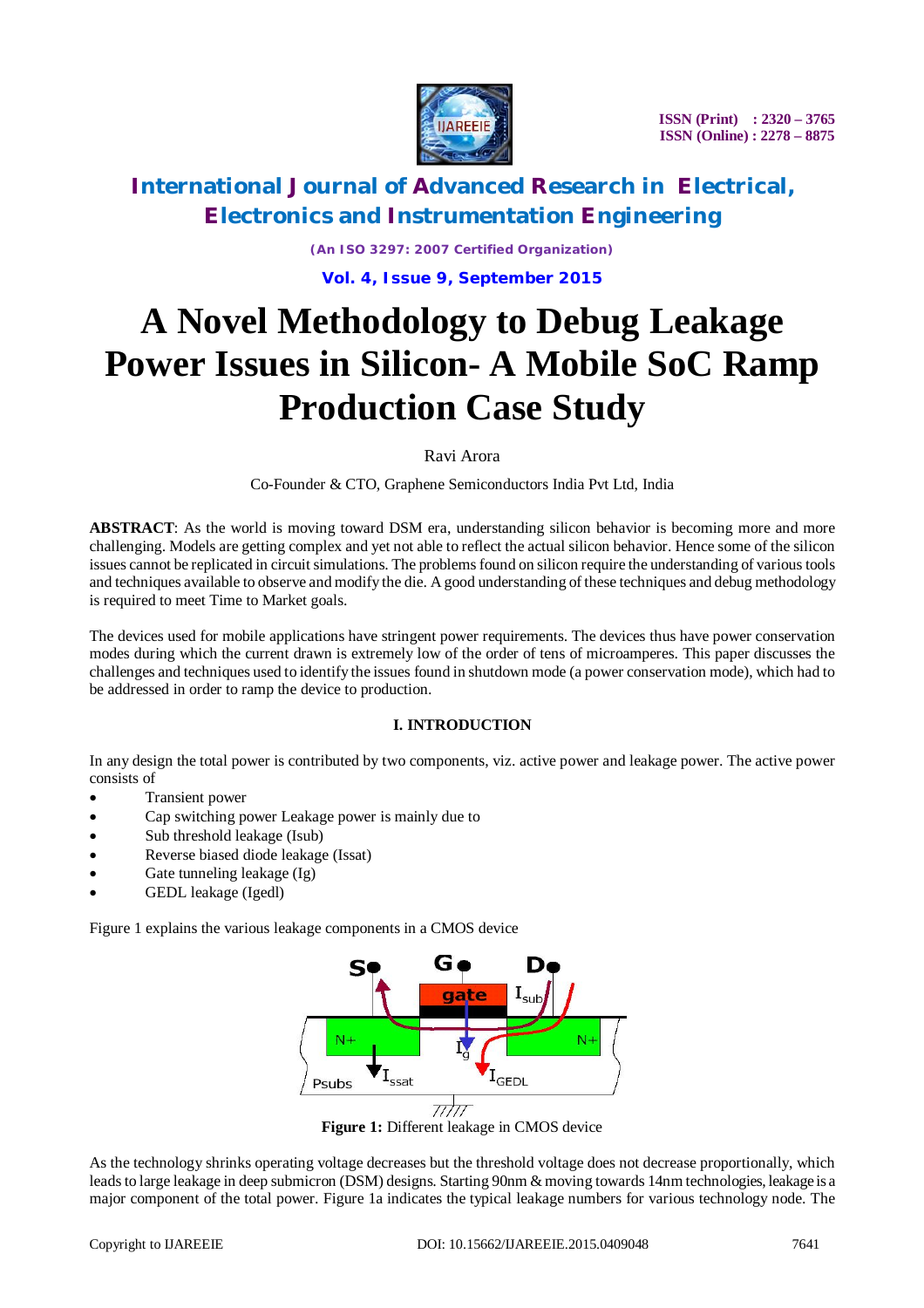

*(An ISO 3297: 2007 Certified Organization)*

### **Vol. 4, Issue 9, September 2015**

significance of leakage number can be appreciated by noting that the leakage current alone will be 10 mA for a design with 15 million transistors in 28nm tech node.

- Device gate leakage
- Gate leakage caused by quantum tunneling effect



**Figure 2:**A typical leakage numbers in various technology nodes

Active Power can be reduced using various methods like clock gating, gate count reduction, wire length reduction, reduction of operating voltage and frequency.

Reduction of leakage power requires innovative methods and flows. The basic principle behind the leakage power saving is to split the logic domains in to multiple power domains and to remove power to those logic domains when they are not active.

The decision to gate the power to sub-domains is based on the power goals and the design requirements. The goal of power conservation mode is to power-up only the bare minimum logic required for the application and power-off the remaining logic to significantly reduce leakage current and thus power. In our design the lowest power state is known as "Shutdown" mode.

The power domain that is always powered-up is known as AON (Always ON) domain.

The leakage power saving strategy requires special cells, namely switches and guard cells to be part of the standard cell library. The switch cells are used to cut-off power to the logic gates in shutdown mode. The guard cells need to be placed on signals that cross power domains, to ensure that all inputs of powered domain are driven. In the absence of guard cells, the inputs of cells, in powered domain driven by the output of powered-off cell, will be floating. The guard cells essentially act as tie off cell in power saving mode and as buffers in the normal functional mode. The guard cells thus are buffers with an additional control signal, called PWRSV. The commonly used guard cells are TIE0 that ties a node to low (when PWRSV is high) and TIE1 that ties a node to high (when PWRSV is high). Figure 2 summarizes the power conservation architecture.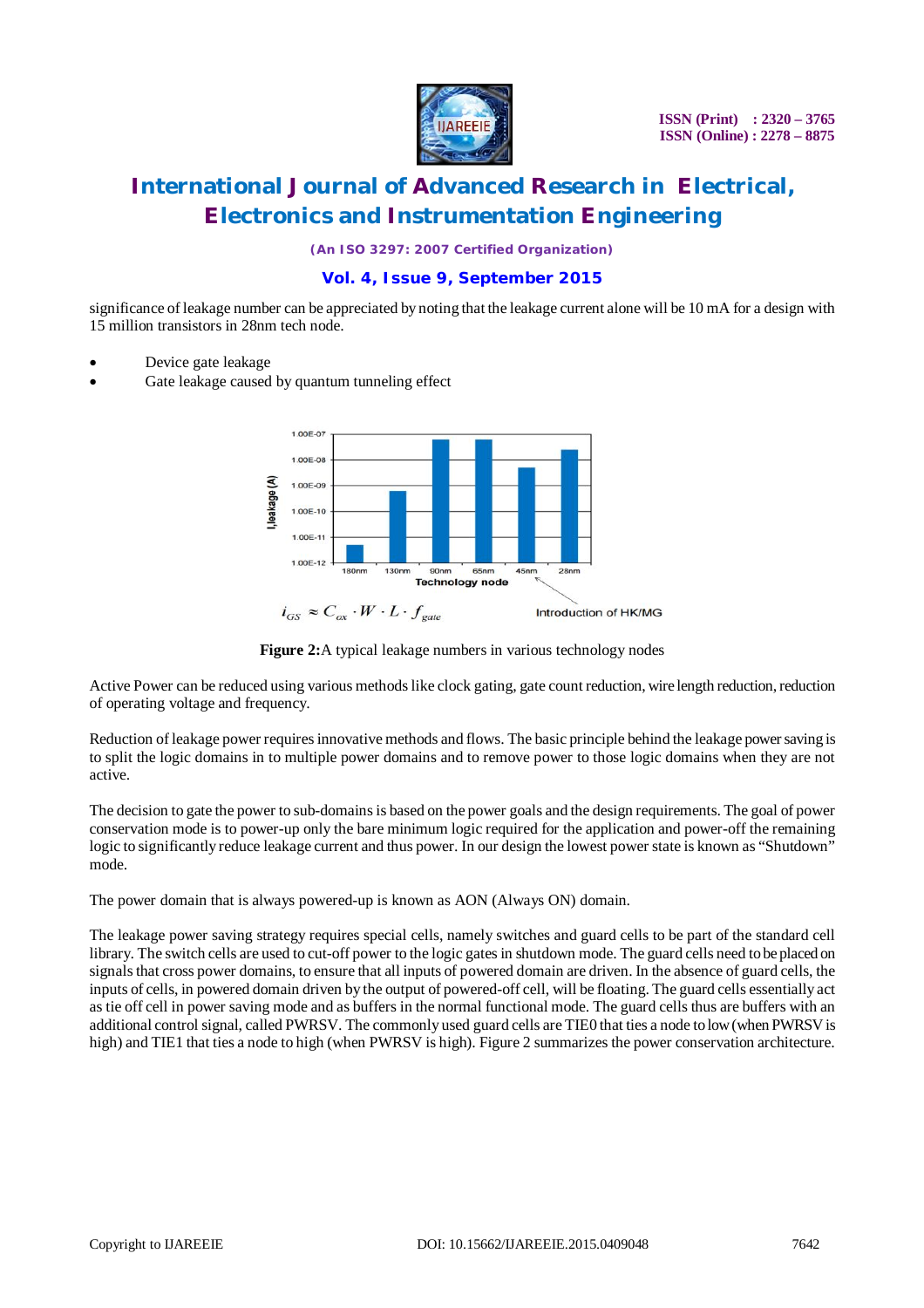

*(An ISO 3297: 2007 Certified Organization)*

**Vol. 4, Issue 9, September 2015**



**Figure 3:**Interfacing of different power domains

The mobile design that needed to be ramped to production was exhibiting very high IDDQ current in the shutdown mode. The current measured in shutdown mode was 90 uA against specification limit of 8 uA. This issues would have significantly reduced the battery life and hence need to be addressed to ramp the device to production

The normal cause for high leakage currents in CMOS is contributed to floating nodes. This paper will discuss in detail about the debug cycle/method used to confirm floating node in the design. The paper also will focus on the various methods/techniques, like EMMI, available to debug silicon.

### **II. PROBLEM DESCRIPTION**

The mobile device was meeting the power targets in functional mode but the power measured on silicon was way off the estimation in shutdown mode.

We started by analyzing the current drawn from different power domain. The device in question had two major power domains, one for memory VDDram and another for logic cells VDDcore.

A wafer was probed to measure IDDQ current in different power modes, including the shutdown mode, and the IDDQ distribution was plotted.

| 100%       |  |  |  |  |  |           |
|------------|--|--|--|--|--|-----------|
| 90%        |  |  |  |  |  |           |
| 80%        |  |  |  |  |  |           |
| 70%        |  |  |  |  |  |           |
| 60%        |  |  |  |  |  | -Standby  |
| 50%        |  |  |  |  |  | -ShutDown |
| 40%<br>30% |  |  |  |  |  |           |
| 20%        |  |  |  |  |  |           |
| 10%        |  |  |  |  |  |           |
|            |  |  |  |  |  |           |

**Figure 4:**Plot of VDDram IDDQ

Figure 4 shows the IDDQ current variation, in RAMs, in standby mode and shutdown mode. Note that the standby mode current curve and shutdown mode current curve don't intersect. The distance between two curves indicates power saved.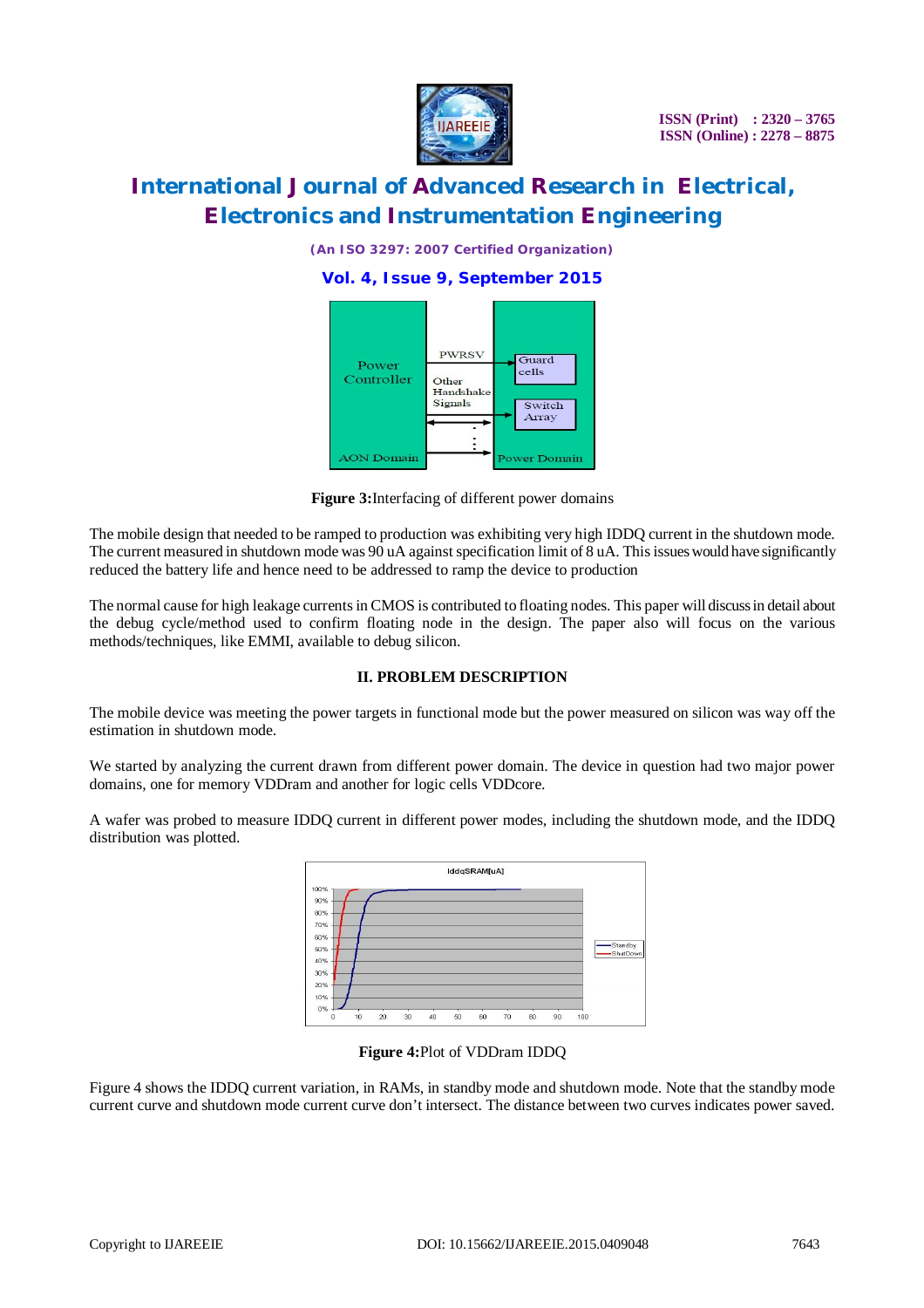

*(An ISO 3297: 2007 Certified Organization)*

**Vol. 4, Issue 9, September 2015**



**Figure 5:**Plot of VDDcore IDDQ

Figure 5 shows the logic power domain IDDQ variation in standby mode and shutdown mode. Note that the tails of shutdown IDDQ curve intersects the standby IDDQ curve. The plots indicate that shutdown mode current for RAM power domain was close to estimation while those for logic power domain were way off. The analysis of the two plots concludes that the VDDcore domain only has high IDDQ issue. The plots also helped us rule out problem in switch cell because the same switch cells are used in RAM and logic power domain. Thus the problem statement was reduced to finding floating nodes within VDDcore power domain.

#### **III. DEBUG METHODOLOGY**

We now had to prove the existence of floating nodes in the design. The device was power cycled a few hundred times and the shutdown current was measured during each cycle. The random variation of current in the above experiment would indicate presence of floating node. In our case the current was constant across multiple measurements, which contradicted the above hypothesis of floating node being present in shutdown mode.

The detailed study of bench set-up indicated that the device was not coming out of a wait state. This resulted in the device always being in a known state on every power cycle, resulting in no current variation. The device required a particular transaction on the peripheral interface to come out of the wait state. On further bench experiments with the desired transaction the shutdown IDDQ current was measured. Figure 5 depicts the result of current measurement with power cycling on a single device with required transaction on the peripheral.



**Figure 6:**Shutdown IDDQ variation with power cycling

The above figure proves our hypothesis of floating nodes being the cause of high IDDQ variation in shutdown mode.

The design was analyzed for floating node in various power management modes. The net list link report confirmed no floating node. The search space thus was reduced to finding floating nodes in shutdown mode. The powered logic in shutdown mode was segregate in different sections like: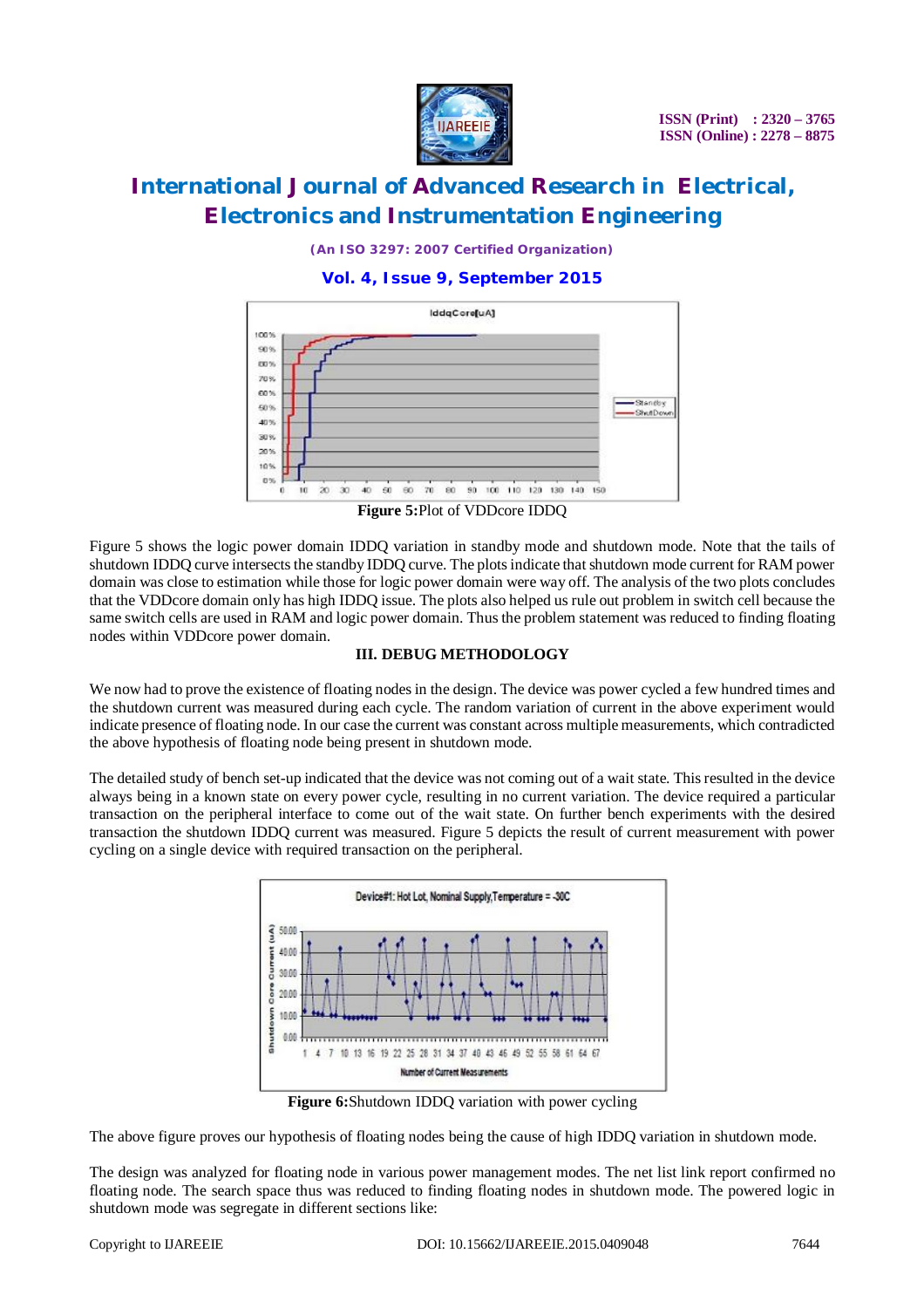

 **ISSN (Print) : 2320 – 3765 ISSN (Online) : 2278 – 8875**

### **International Journal of Advanced Research in Electrical, Electronics and Instrumentation Engineering**

*(An ISO 3297: 2007 Certified Organization)*

### **Vol. 4, Issue 9, September 2015**

- Switches
- Guard cells
- Always ON logic cells
- Always ON buffers

Switches were ruled out because RAM current was matching the expected results and logic Power domains also used similar switches. Always ON logic cells and always-ON buffers were also ruled out since they would have caused IDDQ issue in other power modes as well. The root-cause thus was narrowed down to guard cells. A detailed review of TIE0 guard cell circuit design revealed a discrepancy in the TIE0 Cell usage. TIE0 cell have to be placed in powered off domain. In our design 79 cell instances were placed in AON domain.



**Figure 7:**TIE0 guard cell transistor schematic

Figure 7 clearly shows a high IDDQ scenario in TIE0 cell when "A" input is floating and VDD power supply is present. In the actual design, the input "A" is floating during shutdown mode because it will be driven by a powered off logic.To fix this in silicon, conventional FIB (Focused Ion Beam) approach was first looked at. In DSM technology it is very difficult to FIB lower metal layers which ruled out fixing all the 79 cell instances after careful analysis of layout and design a reduced list of 12 FIB points was identified. The FIB effort was estimated as 40 hours for this reduced list. The FIB expenses are around \$300/hr. The FIB option was ruled out since the cost of \$12K per device was not justified given the low probability of FIB success even for a reduced fix. Hence there was a need to identify alternate methods and technology to fix this issue conclusively.

#### **IV. RESULTS**

Further bench results with and without transaction were correlated to different voltage levels at "A" input of TIE0 cells prior to shutdown mode entry. A detail analysis of software sequencing of the device with and without the transaction on peripheral revealed that 16 out of 79 TIE0 cells could have random values after power-up. The values on the inputs of 16 TIE0 inputs could also be controlled through special software patch. The Shutdown currents were measured with different known values forced on the 16-TIE0 input nodes through software patch. Figure 7 shows the IDDQ current values in shutdown mode with value of 0x0000 on these 16 TIE0 cells prior to shutdown mode entry.



**Figure 8:**Shutdown IDDQ variations in power cycling with patch download for value 0x0000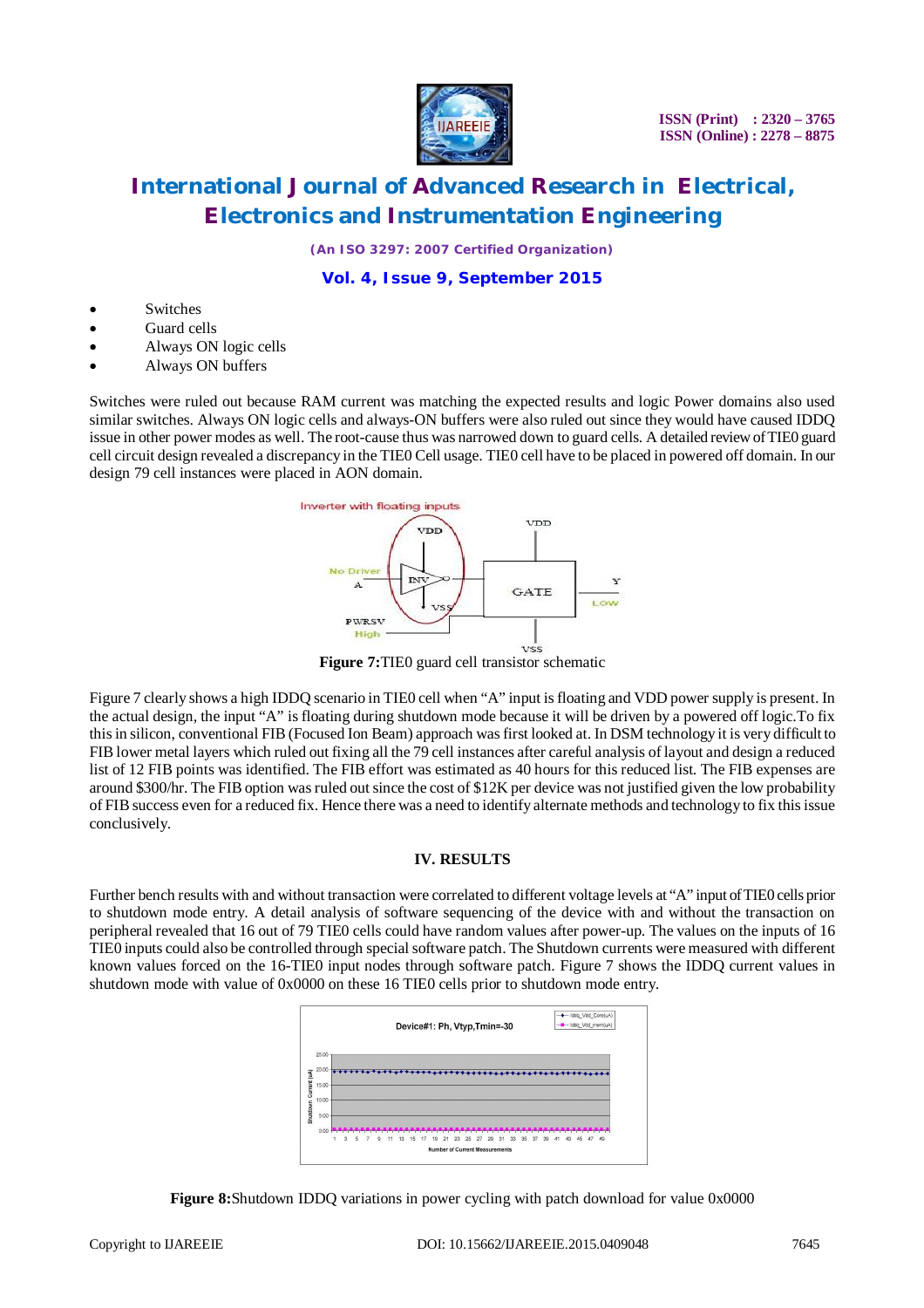

*(An ISO 3297: 2007 Certified Organization)*

### **Vol. 4, Issue 9, September 2015**

As shown the multiple current readings are now constant which provides that TIE0 cells in AON domain caused the IDDQ problem.



**Figure 9:**Shutdown IDDQ variation in power cycling with different patch download

Figure 9 shows IDDQ current variation with different values on the 16 TIE0 cells. Figure 8 shows a linear increase in IDDQ current with increase in number of TIE0 cells having "A" input as high before shutdown mode entry. This confirms the hypothesis of TIE0 to be one of the root causes of the problem. We still had to rule-out the presence of other floating nodes. To rule out any other floating node other than TIE0 silicon debug technique, EMMI was used. EMMI technology [3] is used to identify the hot-spots in the design that could indicate presence of floating nodes in silicon. EMMI technique essentially works on the principle of sensing heat emission to identify hot spots on silicon. The logic that has floating nodes will draw high current, resulting in excess power dissipation subsequently resulting in temperature increase in that region. The EMMI images thus indicate hot spots as red or yellow dots in the image. The EMMI requires currents to be in hundreds of microampere to reliably detect hot spots.



**Figure 10:**EMMI image at Vcore=1.3V

Figure 10 shows the EMMI images with nominal voltage applied. As seen the image does not give reliable results since the current is only about 140 uA. To get a reliable image the current had to be increased significantly. It was proposed to select devices from strong process corner and also increase the applied voltage to achieve higher IDDQ current.